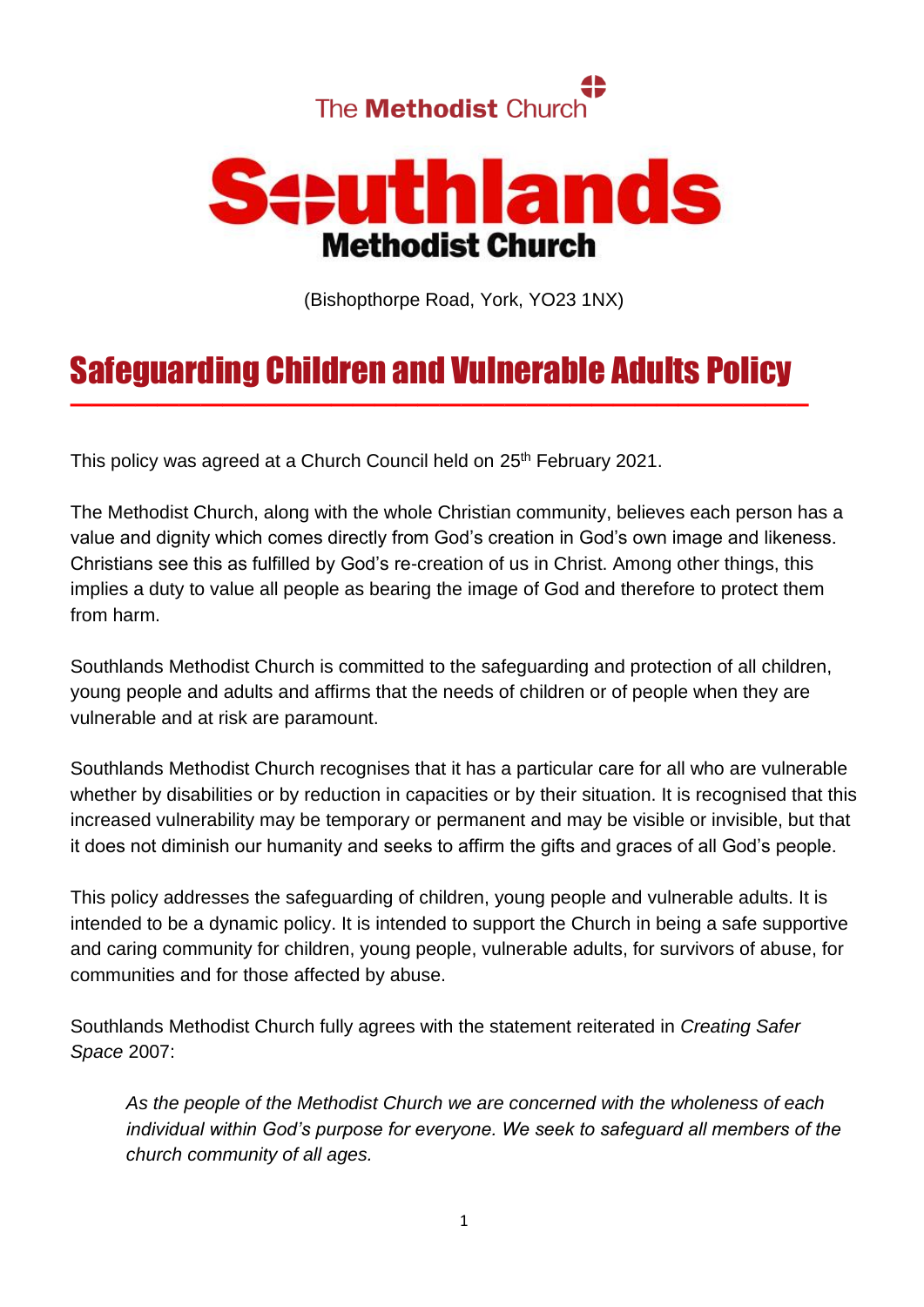Southlands Methodist Church recognises the serious issue of the abuse of children and vulnerable adults and recognises that this may take the form of physical, emotional, sexual, financial, spiritual, discriminatory, domestic or institutional abuse or neglect, abuse using social media or human trafficking (slavery). It acknowledges the effects these may have on people and their development, including spiritual and religious development. It accepts its responsibility for ensuring that all people are safe in its care and that their dignity and right to be heard is maintained. It accepts its responsibility to support, listen to and work for healing with survivors, offenders, communities and those who care about them. It takes seriously the issues of promotion of welfare so that each of us can reach our full potential in God's grace.

Southlands Methodist Church commits itself to:

- 1. **RESPOND** without delay to any allegation or cause for concern that a child or vulnerable adult may have been harmed or may suffer harm, whether in the church or in another context. It commits itself to challenge the abuse of power of anyone in a position of trust.
- 2. **IMPLEMENT** the Methodist Church Safeguarding Policy, Procedures and Guidance; government legislation and guidance and safe practice in the circuit and in the churches.
- 3. **PROVIDE** support, advice and training for lay and ordained people to ensure that people are clear and confident about their roles and responsibilities in safeguarding and promoting the welfare of children and adults who may be vulnerable.
- 4. **AFFIRM** and give thanks for those who work with children and vulnerable adults and also acknowledge the shared responsibility of all of us for safeguarding children and vulnerable adults who are on our premises.

## **Church Council**

It is the responsibility of each Church Council to appoint a Church Safeguarding Officer and there should be no gaps in this crucial provision. The safeguarding officer should be a member of the Church Council or have the right to attend at least annually to report on implementation of the safeguarding policy. Where an individual covers the role in more than one location, they must be able to cover the activities identified in the relevant role outline and be facilitated to attend meetings to report on safeguarding in each location.

It is not appropriate for the minister in pastoral charge to hold the church safeguarding officer role because of the potential conflict with their own responsibilities. It is acknowledged that to avoid any disruption in safeguarding provision, it may be necessary for the minister in pastoral charge to take responsibility for some or all of the activities temporarily while other arrangements are made. However, this should only be for a very short period to enable the sharing of the role with another church or the identification of an alternative person to take on the role.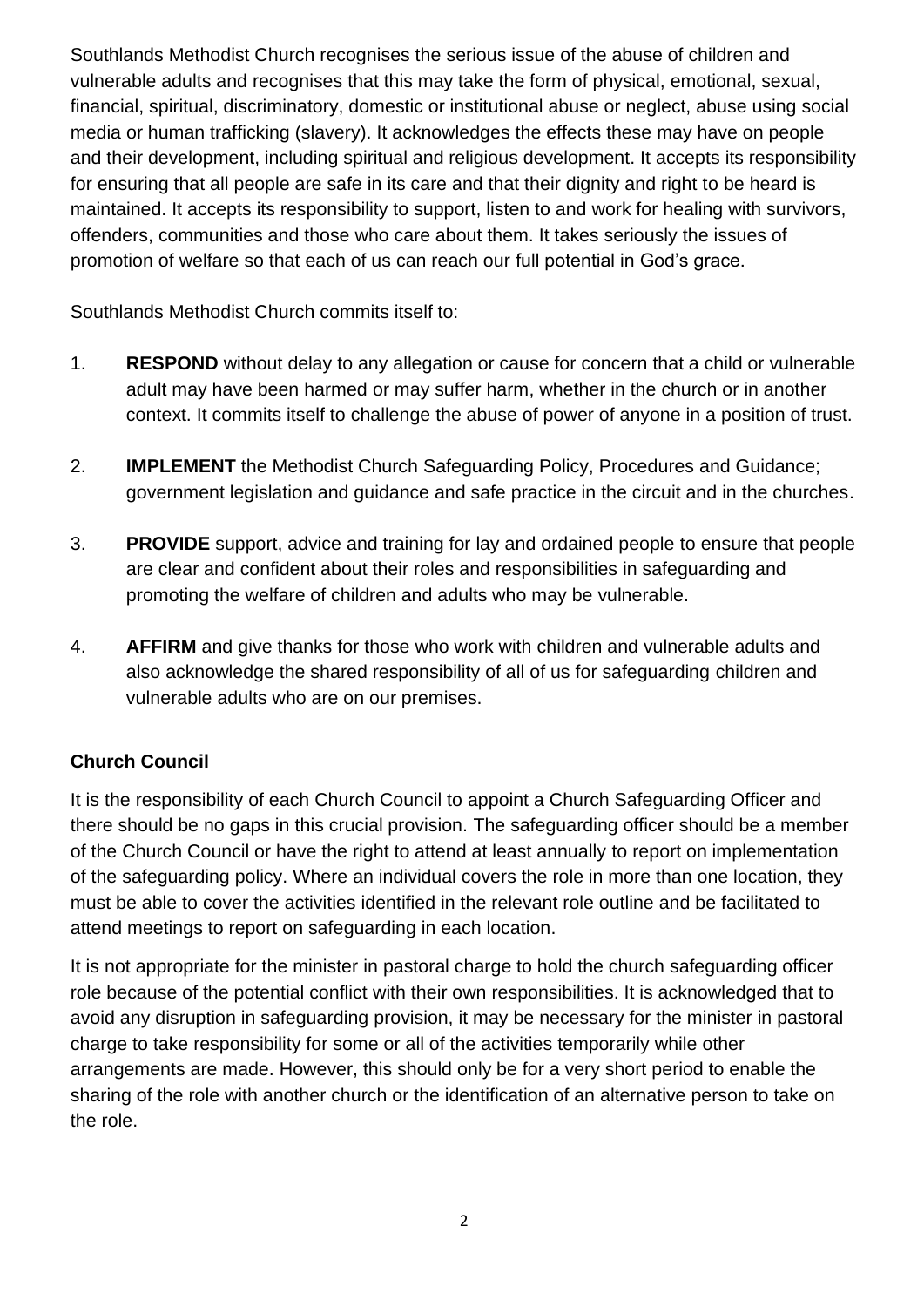The role will usually be undertaken on a voluntary basis although expenses should be met. Ultimate responsibility for safeguarding within the church lies with the Church Council.

Southlands Methodist Church appoints Kath Weston as Church Safeguarding Officer (for children and adults) and supports her in her role, which is to:

- i) provide support and advice to the minister and the stewards in fulfilling their roles with regard to safeguarding
- ii) ensure that a suitable, signed church safeguarding policy is displayed at all times in the church on a safeguarding noticeboard, along with names of current safeguarding officers, national helplines and other suitable information. This must be reviewed annually.
- iii) record all safeguarding issues that are reported to the church safeguarding officer, according to Methodist policy and procedure.
- iv) promote appropriate routes for reporting concerns.
- v) identify and inform those who are required to attend safeguarding training and maintain records of attendance. Work with the circuit safeguarding officer and DSO to arrange training.
- vi) a training and meetings relating to the role.
- vii) work in partnership with the lettings officer, stewards and user groups to promote good safeguarding practice on church premises. This will include gaining written confirmation that hirers of church premises are aware of the church safeguarding policy or are using an appropriate policy of their own.
- viii) check that safeguarding is included as an agenda item at all Church Council meetings and report to the Church Council annually.
- ix) inform all those with responsibility for recruitment, whether paid or voluntary, of their obligation to follow safer recruitment procedures.
- x) Advise the circuit safeguarding officer and/or DSO of any issues with compliance with safeguarding training, policy or safer recruitment requirements and respond promptly to any request from them about audit of safeguarding activities.

## **a) Purpose**

The purpose of this safeguarding policy is to check that procedures are in place and provide clarity about the roles and responsibilities of those trusted with promoting the church as a safe space for all its users. It is to be read in conjunction with the Methodist Church Safeguarding Policy, Procedures and Guidance (2020).

## **b) Good practice**

We believe that good practice means:

i) All people are treated with respect and dignity.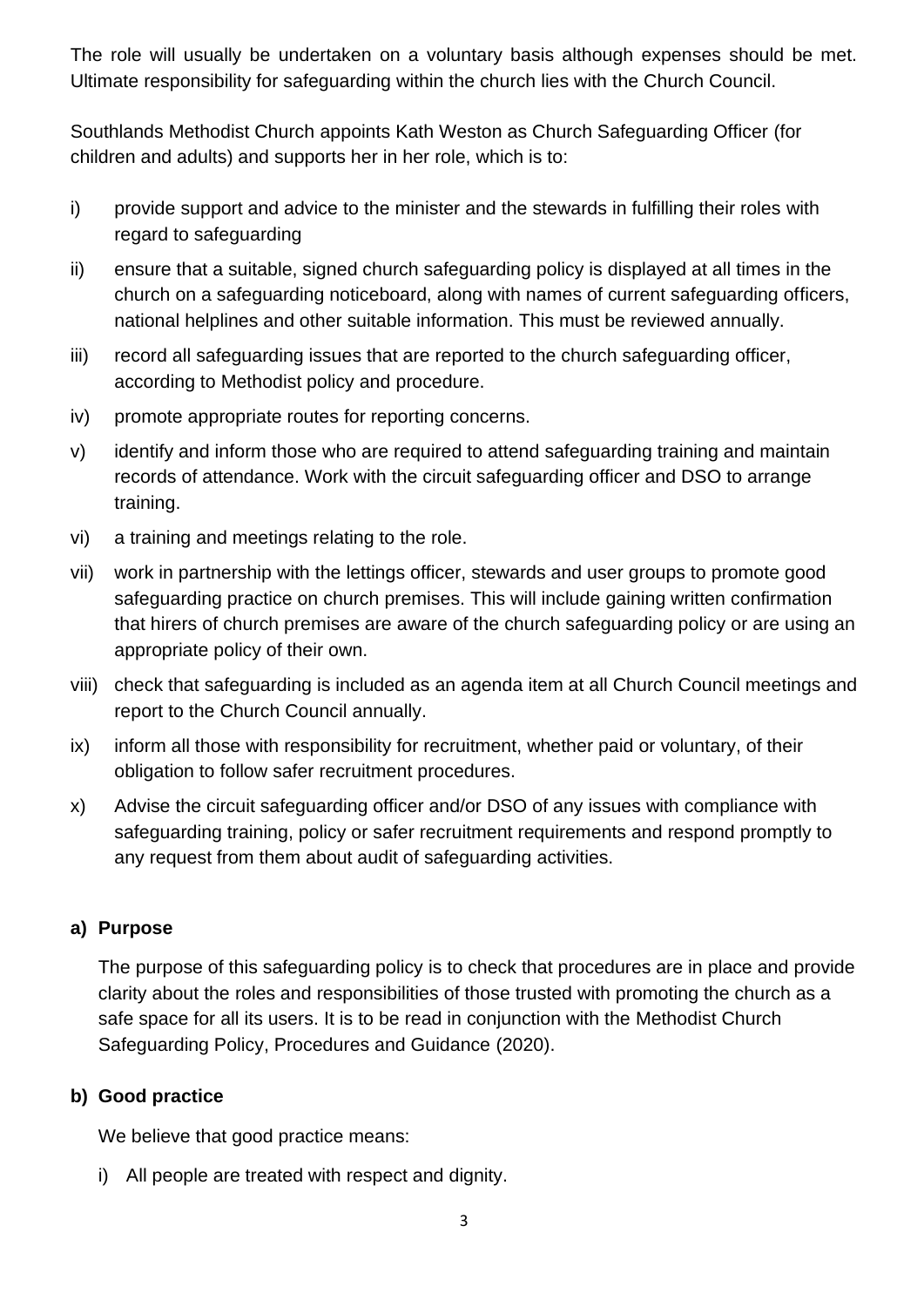- ii) Those who act on behalf of the Church should not meet or work alone with a child or vulnerable adult where the activity cannot be seen unless this is necessary for pastoral reasons, in which case a written note of this will be made and kept noting date, time and place of visit.
- iii) The church premises will be assessed by the church safeguarding officer with the property steward and/or their representatives at least annually for safety for children and vulnerable adults and a written risk assessment report will be given annually to the Church Council. This will include fire safety procedures. The Church Council will consider the extent to which the premises and equipment are suitable or should be made more suitable.
- iv) Any church-organised transport of children or vulnerable adults will be checked to ensure the vehicle is suitable and insured and that the driver and escort (where required) are appropriate. (See 6.10.7.1 of the Safeguarding Policies, Procedures and Guidance for the Methodist Church.) A record to be kept in the church file for each driver/car.
- v) Activity risk assessments will be undertaken before any activity takes place to minimise the risk of harm to those involved<sup>1</sup>. Approval will be obtained from the event leader/minister. A written record of the assessment will be retained securely.
- vi) Promotion of safeguarding is recognised to include undertaking those tasks which enable all God's people to reach their full potential. The Church Council will actively consider the extent to which it is succeeding in this area.

These things are to safeguard those working with children, young people and those adults who may be vulnerable.

## **c) Appointment and training of workers**

Workers will be appointed after a satisfactory DBS disclosure and following safer recruitment procedures of the Methodist Church. Each worker will have an identified supervisor who will meet at regular intervals with the worker. A record of these meetings will be agreed and signed and the record kept. Each worker will be expected to undergo Foundation Module (2020 Edition) safeguarding training, within the first 6 months (agreed by Methodist Conference in 2011 -*Creating Safer Space Report*) of appointment. The other training needs of each worker will be considered (such as food hygiene, first aid, and lifting and handling.)

## **d) Pastoral visitors**

Pastoral Visitors will be supported in their role with the provision of Foundation Module (2020 Edition) safeguarding training upon appointment. If they are undertaking tasks for which a DBS would be required, this will be undertaken prior to appointment.

<sup>1</sup> Risk assessments are conducted annually for each room, which cover regular uses of the rooms. Certain church activities which are perceived to carry a higher degree of risk (such as the Toddler Group, Young Church and Kids Club) also have annual risk assessments. Hirers of the premises have their own risk assessments for their activities.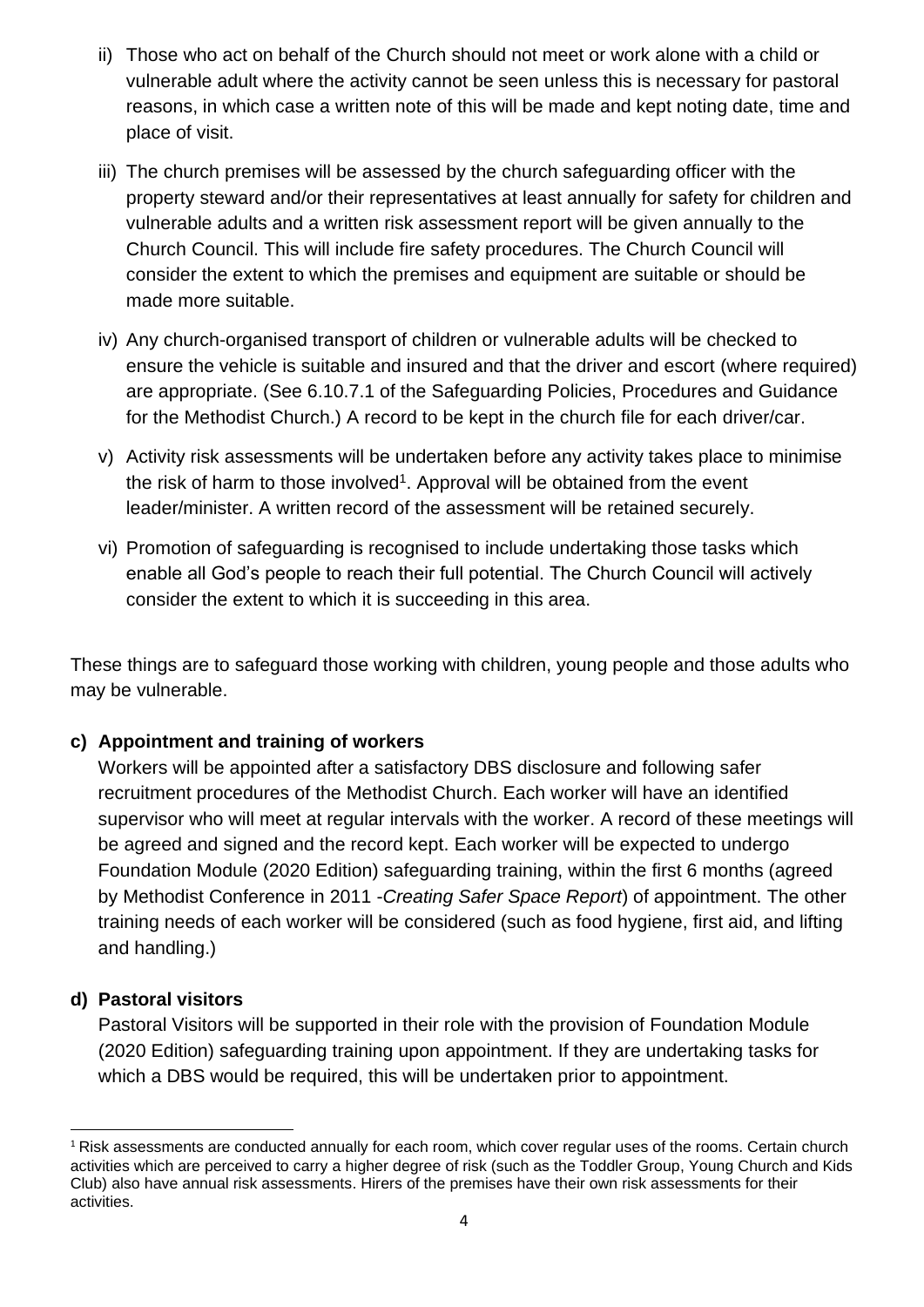### **e) Guidelines for working with children, young people and vulnerable adults**

A leaflet outlining good practice and systems should be given to everyone who works with children, young people and vulnerable adults. This leaflet will be reviewed annually.

#### **f) Ecumenical events**

Where ecumenical events happen on church premises, safeguarding is the responsibility of this Church Council.

## **g) Events with church groups off the premises**

Adequate staffing, a risk assessment and notification of the event to be given to the Church Safeguarding Officer PRIOR to the agreement for any event or off site activity. Notification of the event will be given to the Church Council Secretary, Kath Weston. If the activity is unusual or considered to be high risk the Church Safeguarding Officer will contact the Circuit Safeguarding Officer in order that it can be ratified or any queries raised.

## **h) Other groups on church premises**

Where the building is hired for outside use, the hirer signing the letting agreement [\(www.tmcp.org.uk/property/letting-property-and-third-party-use\)](http://www.tmcp.org.uk/property/letting-property-and-third-party-use) will be given a copy of the church safeguarding policy and the safeguarding leaflet. The lettings secretary will consider the various users of the building in making lettings and will keep the records<sup>2</sup>. All lettings will be notified to the Church Safeguarding Officer and take advice as appropriate from both the District Safeguarding Officer (DSO) and Circuit Safeguarding Officer.

# **i) Complaints procedure**

There is a formal complaints procedure within the Methodist Church, which allows issues to be raised about actions or behaviour by a member of officer of the Church. In addition, employed staff will be subject to relevant contractual procedures. All complaints will be responded to with care, diligence and impartiality. The provisions of Part 11 of the Constitutional Practice and Discipline of the Methodist Church will be followed.

A complaint should be addressed to the Superintendent minister, Revd. Keith Albans. If a complaint is made to another person it should be referred to them. Meetings will be arranged with the person making the complaint and, usually, the person against whom the complaint has been made, in an attempt to resolve it. If the complaint is against the superintendent, it should be sent to the District Chair, the Revd. Leslie Newton at (admin@yorkshirenemethodist.org).

Safeguarding officers (Church and Circuit and/or DSO) must be informed of any complaint or issue relating to the potential abuse of children or adults who may be vulnerable. They will support prompt action to respond to the circumstances of any safeguarding concern, whether or not any party involved wishes to make a formal complaint through the Methodist Church.

 $2$  All records of lettings will be kept securely. Electronic files will be encrypted and paper copies kept in a secure, fire proof cabinet in the church office.